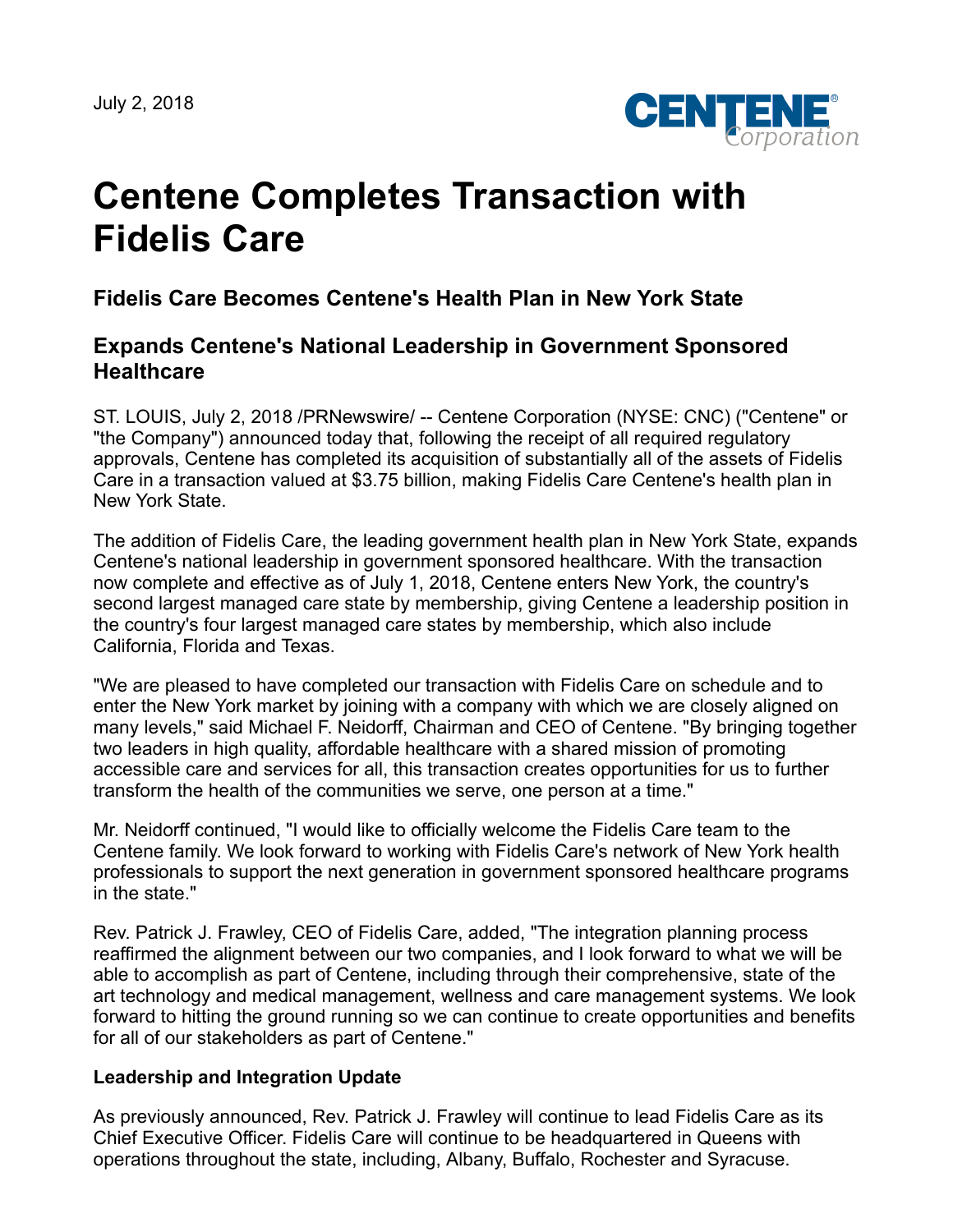To ensure a seamless transition, Centene and Fidelis Care have worked together over the past nine months to develop an integration plan that will allow for the combined company to efficiently and effectively leverage resources and talent. Centene looks forward to welcoming Fidelis Care's approximately 4,000 dedicated team members to the Centene family.

#### **About Centene Corporation**

Centene Corporation, a Fortune 100 company, is a diversified, multi-national healthcare enterprise that provides a portfolio of services to government sponsored and commercial healthcare programs, focusing on under-insured and uninsured individuals. Many receive benefits provided under Medicaid, including the State Children's Health Insurance Program (CHIP), as well as Aged, Blind or Disabled (ABD), Foster Care and Long-Term Services and Supports (LTSS), in addition to other state-sponsored programs, Medicare (including the Medicare prescription drug benefit commonly known as "Part D"), dual eligible programs and programs with the U.S. Department of Defense and U.S. Department of Veterans Affairs. Centene also provides healthcare services to groups and individuals delivered through commercial health plans. Centene operates local health plans and offers a range of health insurance solutions. It also contracts with other healthcare and commercial organizations to provide specialty services including behavioral health management, care management software, correctional healthcare services, dental benefits management, commercial programs, home-based primary care services, life and health management, vision benefits management, pharmacy benefits management, specialty pharmacy and telehealth services.

Centene uses its investor relations website to publish important information about the Company, including information that may be deemed material to investors. Financial and other information about Centene is routinely posted and is accessible on Centene's investor relations website, <http://www.centene.com/investors>.

### **Forward-Looking Statements**

*The company and its representatives may from time to time make written and oral forwardlooking statements within the meaning of the Private Securities Litigation Reform Act ("PSLRA") of 1995, including statements in this and other press releases, in presentations, filings with the Securities and Exchange Commission ("SEC"), reports to stockholders and in meetings with investors and analysts. In particular, the information provided in this press release may contain certain forward-looking statements with respect to the financial condition, results of operations and business of Centene and certain plans and objectives of Centene with respect thereto, including but not limited to the expected benefits of the acquisition ("Health Net Acquisition") of Health Net, Inc. ("Health Net") and the acquisition of New York State Catholic Health Plan, Inc., d/b/a Fidelis Care New York ("Fidelis Care") ("Fidelis Acquisition" or "Fidelis Care Transaction"). These forward-looking statements can be identified by the fact that they do not relate only to historical or current facts. Without limiting the foregoing, forward-looking statements often use words such as "anticipate", "seek", "target", "expect", "estimate", "intend", "plan", "goal", "believe", "hope", "aim", "continue", "will", "may", "can", "would", "could" or "should" or other words of similar meaning or the negative thereof. We intend such forward-looking statements to be covered by the safe-harbor provisions for forward-looking statements contained in PSLRA. A number of factors, variables or events could cause actual plans and results to differ materially from those expressed or implied in forward-looking statements. Such factors include, but are not limited to, Centene's ability to accurately predict and effectively manage health benefits and other operating expenses and reserves; competition; membership and revenue declines or unexpected trends; changes in healthcare practices, new technologies and advances in medicine; increased healthcare costs; changes in economic, political or market conditions; changes in federal or state laws or regulations, including changes with respect to income tax*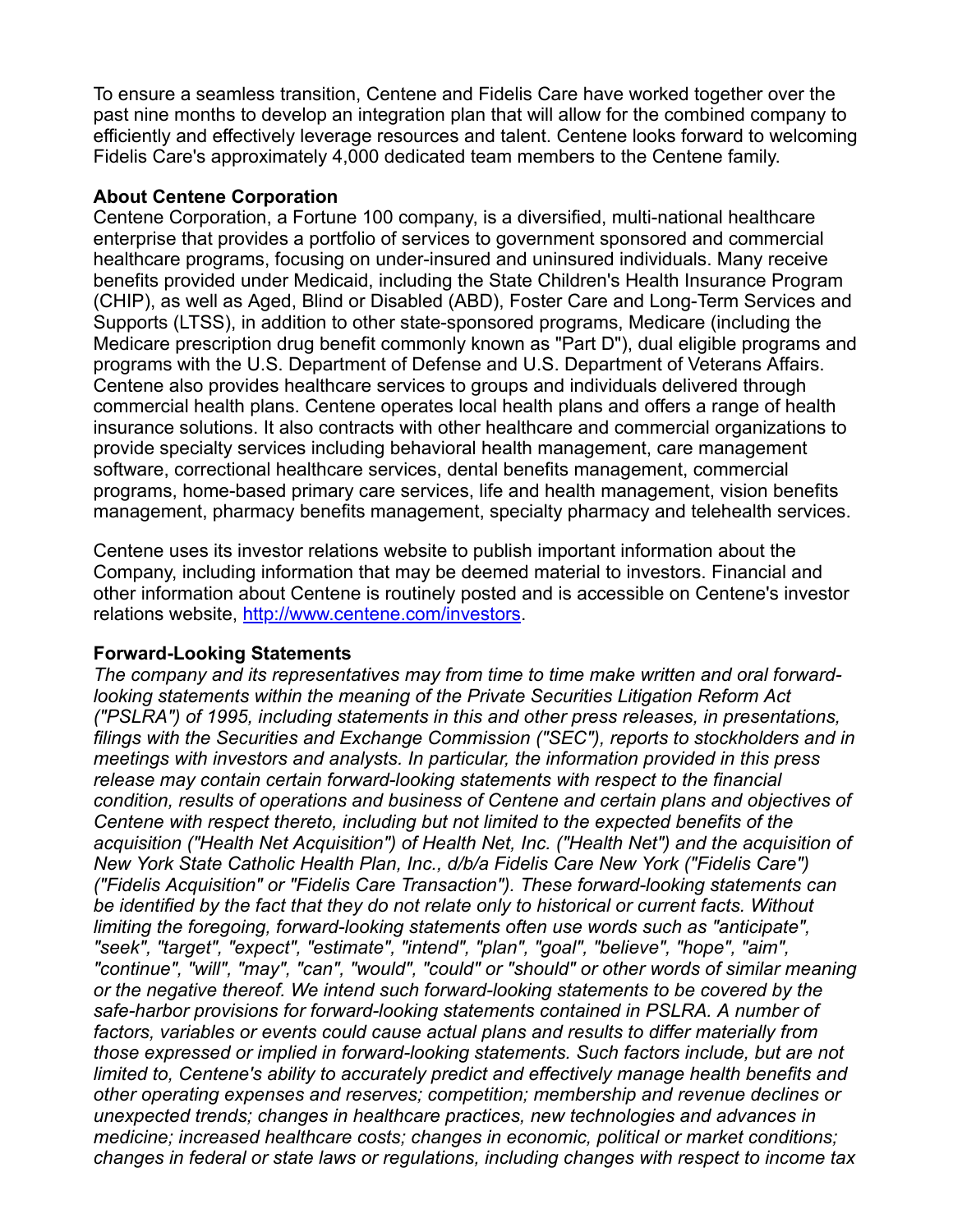*reform or government healthcare programs as well as changes with respect to the Patient Protection and Affordable Care Act and the Health Care and Education Affordability Reconciliation Act and any regulations enacted thereunder that may result from changing political conditions; rate cuts or other payment reductions or delays by governmental payors and other risks and uncertainties affecting Centene's government businesses; Centene's ability to adequately price products on federally facilitated and state based Health Insurance Marketplaces; tax matters; disasters or major epidemics; the outcome of legal and regulatory proceedings; changes in expected contract start dates; provider, state, federal and other contract changes and timing of regulatory approval of contracts; the expiration, suspension or termination of Centene or Fidelis Care's contracts with federal or state governments (including but not limited to Medicaid, Medicare, TRICARE or other customers); the difficulty of predicting the timing or outcome of pending or future litigation or government investigations; challenges to Centene or Fidelis Care's contract awards; cyber-attacks or other privacy or data security incidents; the possibility that the expected synergies and value creation from acquired businesses, including, without limitation, the Health Net Acquisition and the Fidelis Acquisition, will not be realized, or will not be realized within the expected time period, including, but not limited to, as a result of any failure to obtain any regulatory, governmental or third party consents or approvals in connection with the Fidelis Acquisition or any conditions, terms, obligations or restrictions imposed in connection with the receipt of such consents or approvals; the exertion of management's time and Centene's resources, and other expenses incurred and business changes required in connection with complying with the undertakings in connection with any regulatory, governmental or third party consents or approvals for the Health Net Acquisition or the Fidelis Acquisition; disruption caused by significant completed and pending acquisitions, including the Health Net Acquisition and the Fidelis Acquisition, making it more difficult to maintain business and operational relationships; the risk that unexpected costs will be incurred in connection with the completion and/or integration of acquisition transactions, including among others, the Health Net Acquisition and the Fidelis Acquisition; changes in expected closing dates, estimated purchase price and accretion for acquisitions; the risk that acquired businesses and pending acquisitions, including Health Net and Fidelis Care, will not be integrated successfully; the risk that the conditions to the completion of the Fidelis Acquisition may not be satisfied or completed on a timely basis, or at all; failure to obtain or receive any required regulatory approvals, consents or clearances for the Fidelis Acquisition, and the risk that, even if so obtained or received, regulatory authorities impose conditions on the completion of the transaction that could require the exertion of management's time and Centene's resources, or otherwise have an adverse effect on Centene or the completion of the Fidelis Acquisition; business uncertainties and contractual restrictions while the Fidelis Acquisition is pending, which could adversely affect Centene's business and operations; change of control provisions or other provisions in certain agreements to which Fidelis Care is a party, which may be triggered by the completion of the Fidelis Acquisition; loss of management personnel and other key employees due to uncertainties associated with the Fidelis Acquisition; the risk that, following completion of the Fidelis Acquisition, the combined company may not be able to effectively manage its expanded operations; restrictions and limitations that may stem from the financing arrangements that the combined company will enter into in connection with the Fidelis Acquisition; Centene's ability to achieve improvement in the Centers for Medicare and Medicaid Services ("CMS") Star ratings and maintain or achieve improvement in other quality scores in each case that can impact revenue and future growth; availability of debt and equity financing, on terms that are favorable to Centene; inflation; foreign currency fluctuations; and risks and uncertainties discussed in the reports that Centene has filed with the SEC. These forward-looking statements reflect Centene's current views with respect to future events and are based on numerous assumptions and assessments made by Centene in light of its experience and*